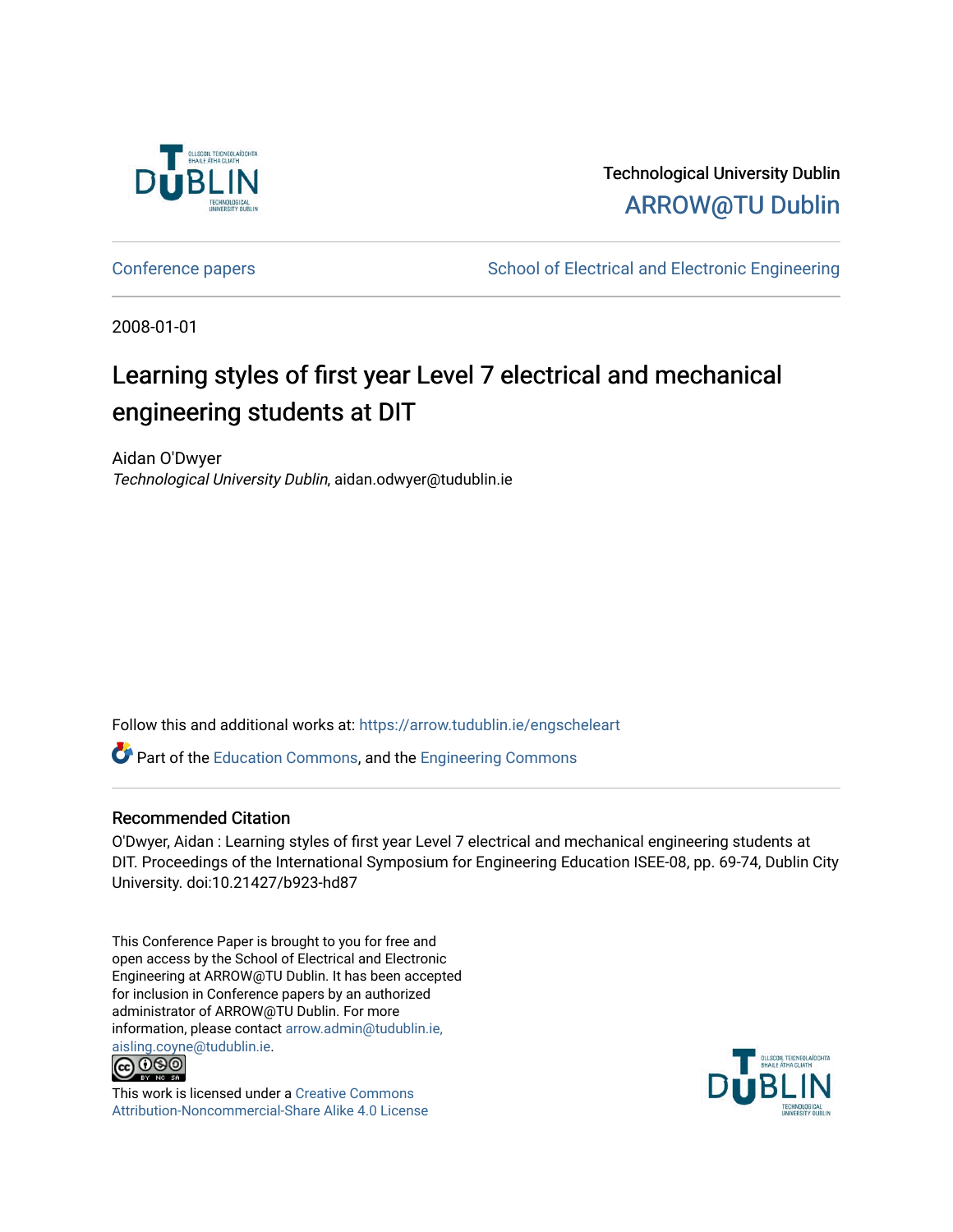## **LEARNING STYLES OF FIRST YEAR LEVEL 7 ELECTRICAL AND MECHANICAL ENGINEERING STUDENTS AT DIT**

#### **Aidan O'Dwyer**,

School of Electrical Engineering Systems, DIT, Kevin St., Dublin 8. aidan.odwyer@dit.ie

### **ABSTRACT**

This paper investigates the learning styles of first year, Level 7, mechanical and electrical engineering students at DIT, using the index of learning styles survey as developed by Felder and Soloman [1]. Student learning styles on these programmes are compared with the results from other such surveys. The correlation between student performance and their individual learning styles is examined in outline. Knowledge of the strongly visual learning style of these cohorts of students may be used to improve the learning environment.

#### **INTRODUCTION**

In a seminal paper, Felder [2] suggested that engineering students (in particular) have four dimensions to their learning styles. Each of the dimensions is described in opposite terms (active versus reflective, sensing versus intuitive, visual versus verbal and sequential versus global). In summary, active learners learn by trying things out or working with others, while reflective learners learn by thinking things through or working alone; sensing learners are oriented towards facts and procedures, while intuitive learners are oriented towards theories; visual learners prefer visual representation of presented material, while verbal learners prefer written or spoken explanations; sequential learners learn in incremental steps, while global learners are systems thinkers who learn in large leaps. Felder measures student learning styles by means of an Index of Learning Styles (ILS) on-line survey [1], composed of 44 multiple-choice questions, with two possible answers for each question. In a series of papers, Felder and co-workers (e.g. [3]-[5]) suggested that most engineering students are active, sensing, visual and sequential learners.

A considerable number of studies have been preformed using the ILS questionnaire, both in Ireland (e.g. [6]-[9]) and internationally (e.g. [5], [10]-[12]). This paper will focus on the learning styles of first year Level 7 engineering students and will examine, in outline, the correlation between first year engineering student performance and their individual learning styles. Broadly similar work has previously been done at IT Tallaght [7].

The two Level 7 student cohorts surveyed, in the 2007-8 academic year, were from the DT009/DT016 electrical engineering Level 7 programme and the DT006 mechanical engineering Level 7 programme. In both cases, the on-line ILS survey form was printed out, distributed to the students for completion in week 1 of the course and the survey results were collated by the author. A summary of the results, with explanations, and how the average results would inform the author's subject teaching in the semester was provided to the students in week 2 of the course; in addition, each student received their own individual survey result. Of the 41 DT009/DT016 class group, 35 completed the survey form; of the 47 DT006 class group, 35 also completed the survey form, giving an overall response rate of 80%. It should be mentioned that student participation was voluntary, with no student exposure to any risks or reprisals for refusing to participate (as in the study performed by Zywno [12]).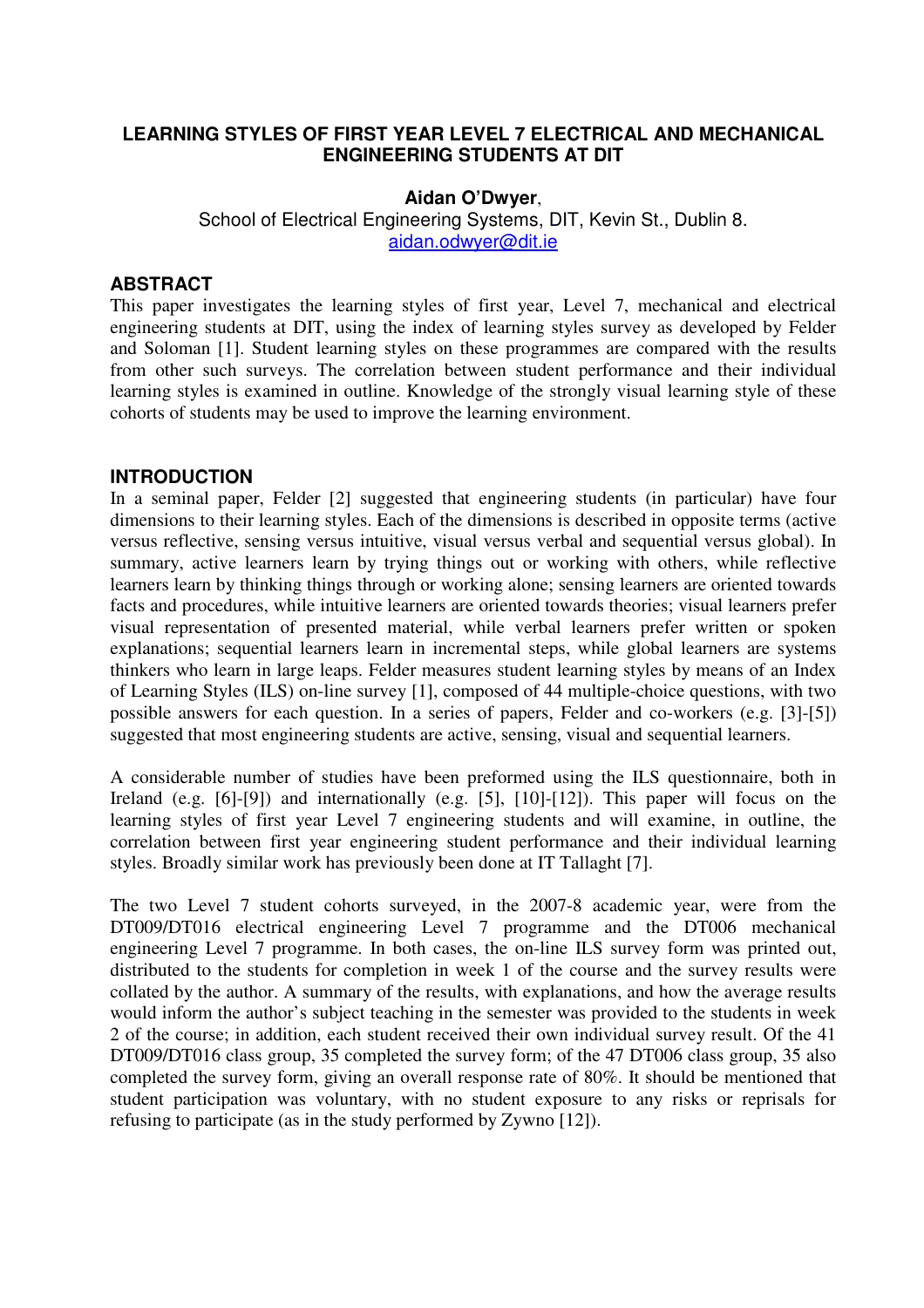# **ANALYSIS**

The data was analysed and the learning style preferences (in percentages) are recorded in Table 1 for the two student cohorts surveyed. Table 1 also shows data from comparable student cohorts. The table structure is similar to that used in a table by Felder and Spurlin [5], with *A*, *S*, *Vs*, *Sq* and *N* standing for Active, Sensing, Visual, Sequential and Number (of students), respectively. Thus, for example, of the 35 DT009/DT016 students who completed the survey, 69% were classed as active learners (and by implication 31% were classed as reflective learners), 77% were sensing learners (so that 23% were intuitive learners), and so on.

| <b>Sampled Population</b>                      | A   |     | Vs     | Sq  | N   |
|------------------------------------------------|-----|-----|--------|-----|-----|
| DT009/DT016, Level 7, Year 1, 2007-8           | 69% | 77% | 94%    | 71% | 35  |
| DT006, Level 7, Year 1, 2007-8                 | 66% | 57% | $97\%$ | 60% | 35  |
| IT Tallaght, Level 7, Year 1 [7], 2002-3       | 81% | 63% | 85%    | 29% |     |
| IT Tallaght, Level 7, Year 1 [7], 2003-4       | 78% | 52% | 88%    | 26% |     |
| IT Tallaght, Level 7, Year 1 [7], 2004-5       | 69% | 67% | 76%    | 37% |     |
| Second Level Students. Mean age 16.4.          |     |     |        |     |     |
| Studying Engineering for the Leaving Cert [6]. | 70% | 79% | 91%    | 58% | 163 |

Table 1: Reported learning style preference in percentages (following Felder and Spurlin, 2005)

The DIT student cohort results, as revealed by this table in broad terms, are clearly compatible with other such results and with Felder's conclusions, mentioned previously, that most engineering students are sensing, visual, active and sequential learners.

More detailed analysis of the data is shown in Figures 1 to 4, in which strengths of the reported preferences are indicated. Having completed the survey, each learner is assigned a point on the scale from –11 to +11 for a given dimension. For example, in the active-reflective dimension, a learner scoring –11 is a strongly active learner, with a learner scoring –1 being a marginally active learner. Clearly, a large percentage of students have no significant preferences, except for the Visual-Verbal category, for which a large majority of students have a moderate or strong preference for visual learning. Particularly interestingly, the majority of students show no strong preference for active learning; traditionally, Level 7 programmes place particular stress on active learning in laboratories and workshops.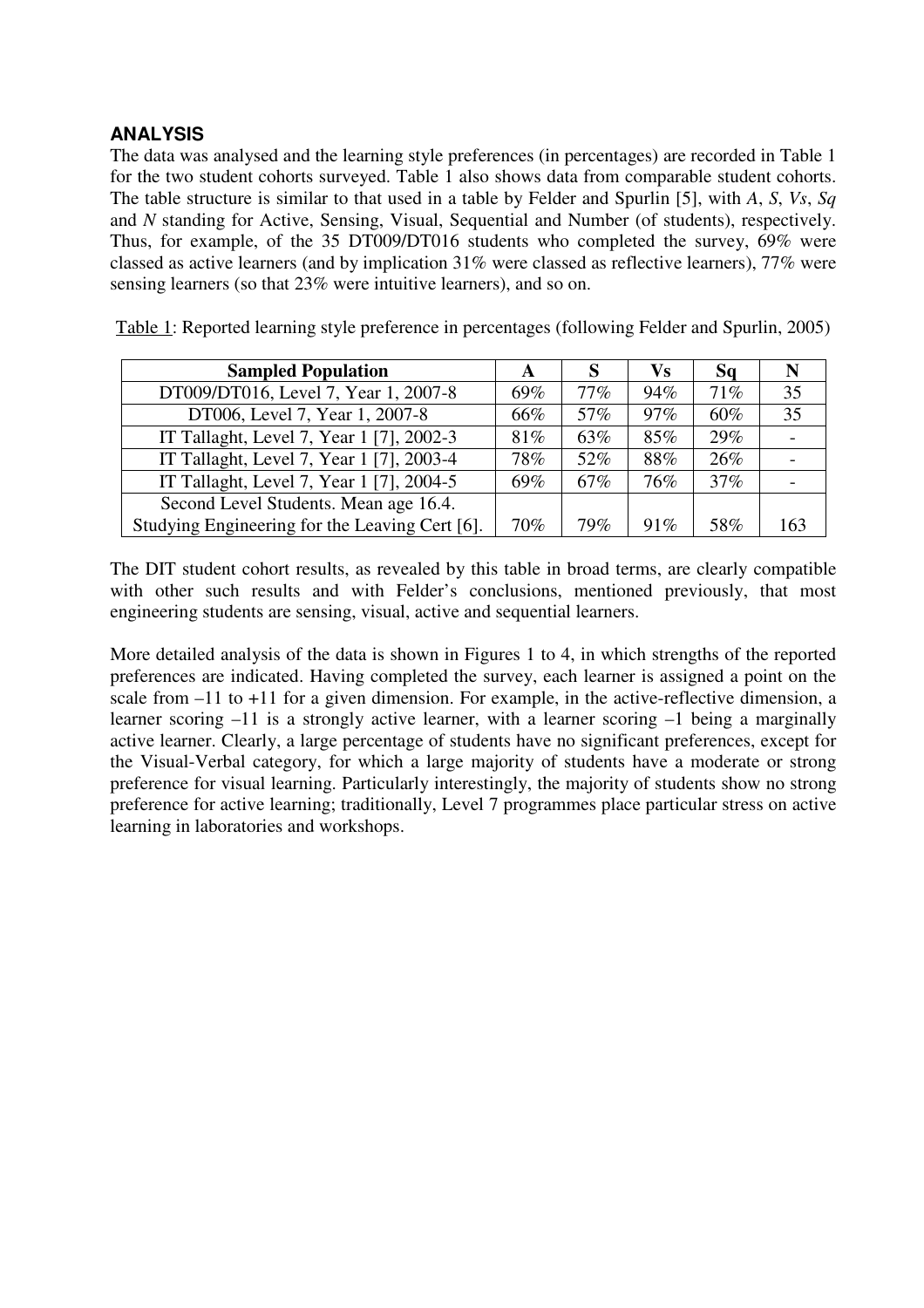

Figure 1: Active versus reflective learners – DT009/016, DT006 Year 1 students



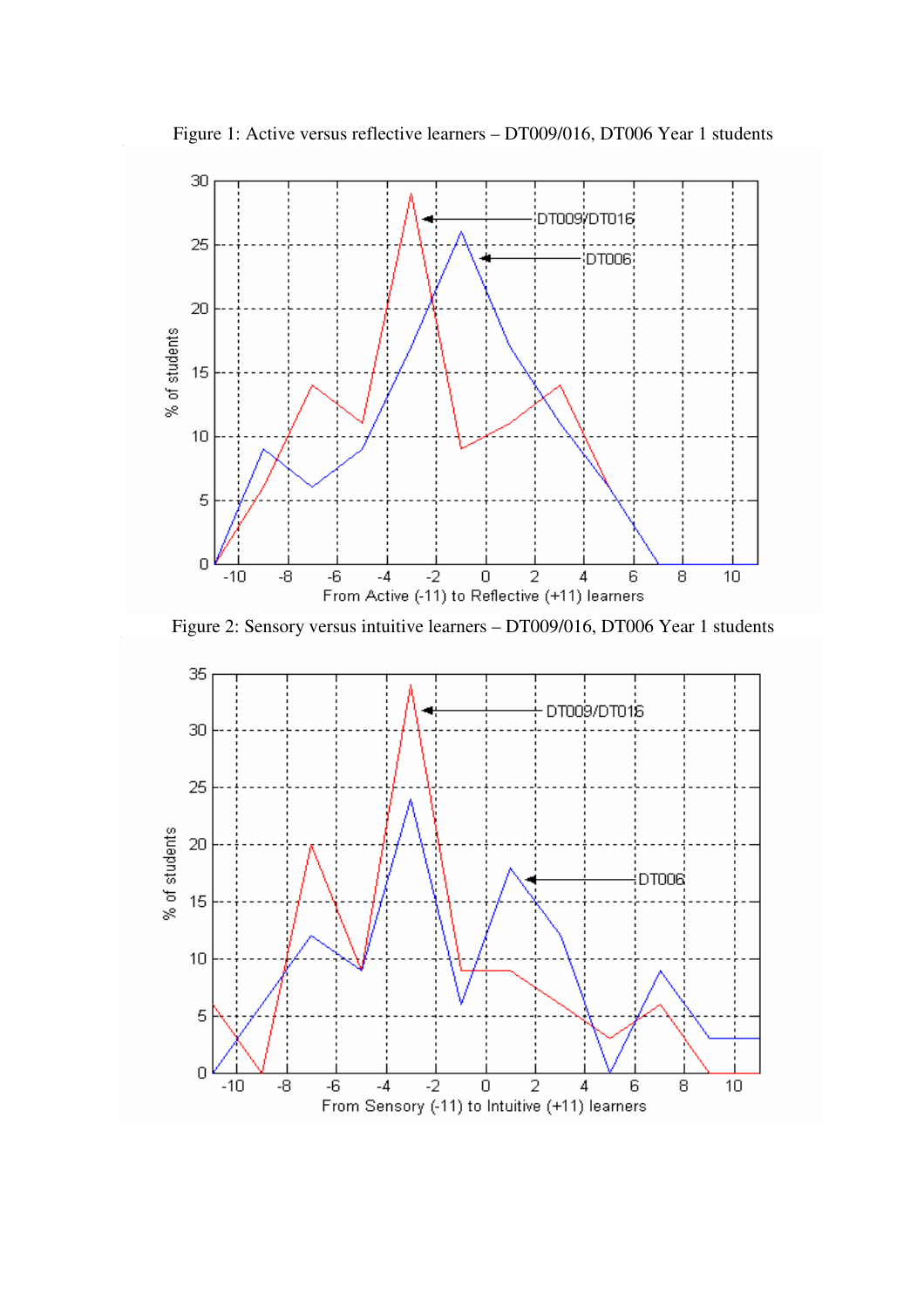Figure 3: Visual versus verbal learners – DT009/016, DT006 Year 1 students



Figure 4: Sequential versus global learners – DT009/016, DT006 Year 1 students

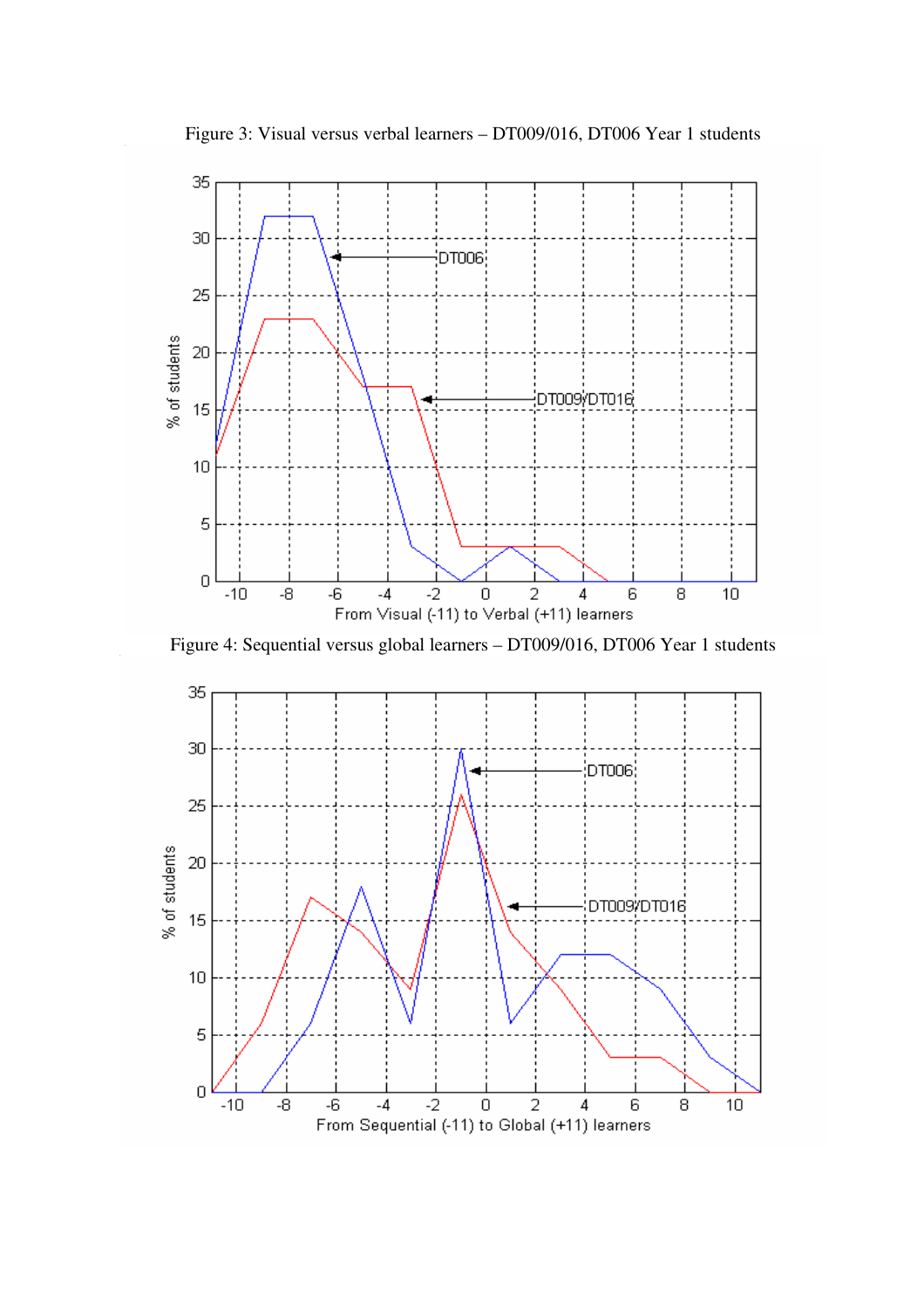## **CORRELATION BETWEEN STUDENT PERFORMANCE AND INDIVIDUAL LEARNING STYLE**

At the time of writing, only outline results can be reported, as full assessment results for the academic year are not yet available. Results are reported for the Electrical Systems subject on the DT009/DT016 programme, for which the author has academic responsibility. This subject, in common with many first-year subjects in programmes with Level 7 awards, is knowledge or fact-based. It is a central technical subject in the programme, and learning in the subject is progressed further in the remaining two years of the programme. The subject is divided into two thirteen-week modules; in each module, students attend two hours of lectures and two hours of laboratories in the subject each week. The subject is assessed in the following manner:

- Terminal examination (50% of subject mark), held after the completion of the second module. This examination has a compulsory question and five other questions, three of which are to be attempted. Two of these five questions are in multiple-choice format.
- Laboratory work (25% of the subject mark); this is assessed continuously.
- Individual student project work (12.5% of the subject mark), assessed halfway through the second module.
- Module 1 assessment (12.5% of the subject mark); in 2006-7, this was an exclusively multiple-choice examination, held after the completion of the first module.

The results of the ILS survey informed instruction in the subject in the 2007-8 academic year. Lecturing was done using PowerPoint, with extensive visual material employed. Lectures are also made available on the WebCT online environment. This is partly because attendance at lectures is unsatisfactory; in addition, the subject was followed by a significant number of parttime students. Active learning in the lecture environment was prioritised, with approximately 35% of the lecture time devoted to student problem solving exercises, with the aim of increasing the depth of knowledge of the material. In addition, the module 1 assessment and the terminal examination were changed to incorporate more visual components in the questions.

Of the twenty-seven students whose assessment results may be directly correlated to their ILS survey results, 5 did not pass the examination; 3 of these had a  $-11$  or  $-9$  preference for visual learning. Sixteen students did not pass the module 1 assessment; 7 had a –11 or –9 preference for visual learning, and 2 more had a –11 preference for sensing learning. Six students dropped out during the year; 2 of these students had a  $-11$  or  $-9$  preference for visual learning, and 1 more had a –11 preference for sensing learning. Generally, students who preformed well on all aspects of the assessment have no strong preferences for a particular type of learning, though there are individual exceptions. It is important to report that the changes to lecturing method and assessment mentioned, as a result of the ILS survey data gathered, has helped to increase the overall student success rate after the first-sitting assessments are completed from 52% in the 2006-7 academic year to 68% in the 2007-8 academic year.

## **CONCLUSIONS AND FUTURE WORK**

The index of learning styles survey is a useful tool to identify the most preferred student learning mode, for both student and lecturer. It provides rapid feedback and allows the lecturer to tailor, to some extent, both teaching techniques and assessments to the clear visual learning preference that is evident from the survey results. Such tailoring allows improvement in the student retention rate. In future work, the author will evaluate more completely the relationship between assessment results and student learning style. Even on the basis of the outline work, it is clear